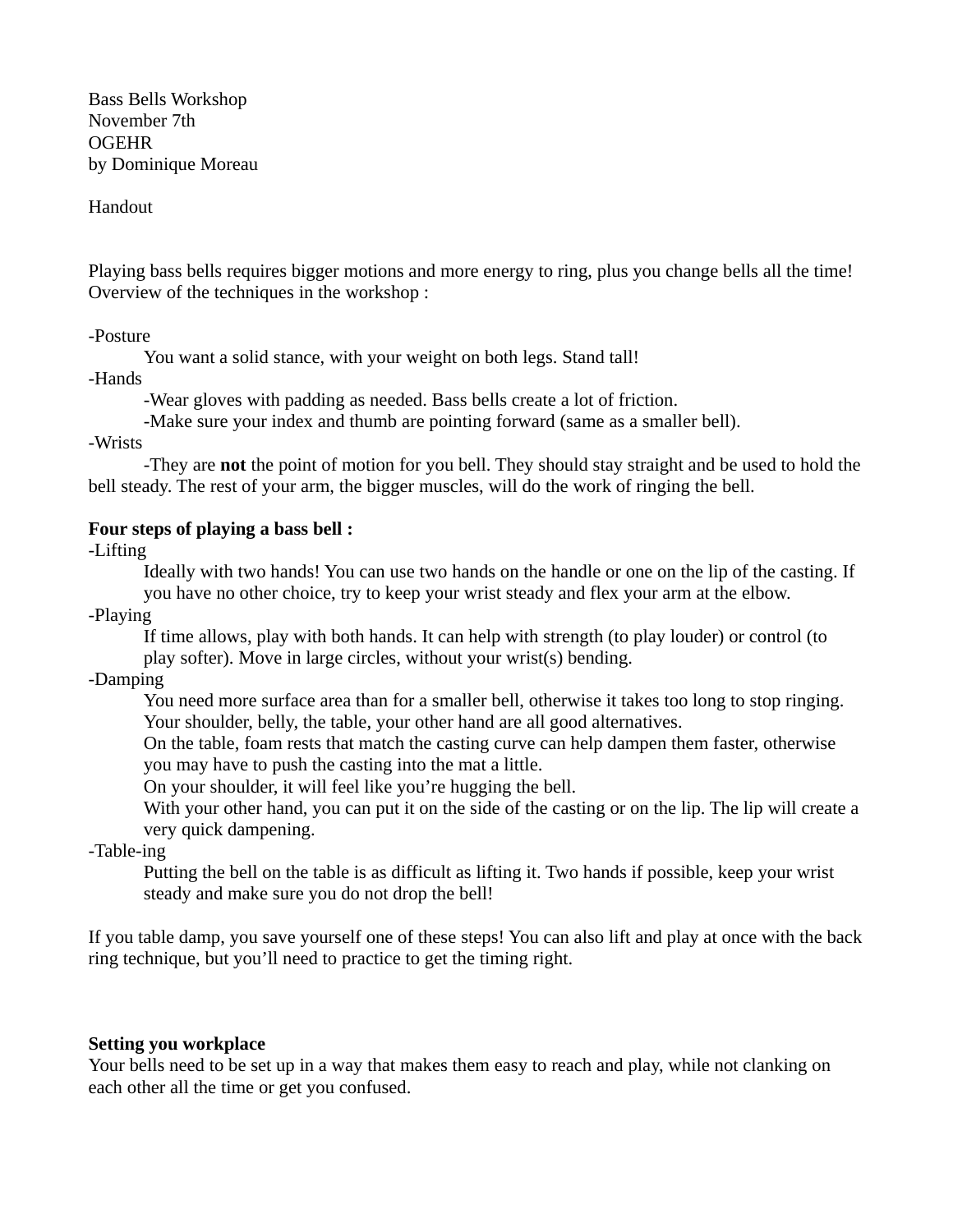-A semicircle makes them easier to reach but they are closer together. If they roll around this can be dangerous!

-Bells that play often should be closer. That Eb you only play once in bar 54 does NOT need to stay between D and E the whole piece. Be ergonomic in the way you set your bells!

-Bells that are only malleted can be set up in harder to reach place or incongruously placed, but that is fine since mallets offer you reach and you do not need its handle.

-Set your bells for the most difficult parts of the piece. Plan your choreography around that set up. Try new things! BUT:

-Watch out for changing your set-up in a way that confuses you! Sometimes your bells will be in random order and it will work, other times it will confuse you. You might need to practice the motions of your weaves separately to make something work.

-Mark your music as needed! Some assignments are harder to get your head around. If you colour-code your music, make a copy first.<sup>[1](#page-1-0)</sup> Don't hesitate to highlight bells that you ring, especially if the assignment takes you up and down the staff. Write in bell changes as needed, maybe even which hand does what. Try to make your markings clear, but concise: you won't have time to read entire sentences while playing a concert. LH  $\rightarrow$  Eb should be clear enough. Eb  $\rightarrow$  G is also clear. If it isn't your bell, you'll know right away, no need to write in you have to "Take the F sharp from Patrick". I would probably simply write "F#!".

## **A word on assignments**

Bass bells are most often played with a few ringers for many bells. It can be daunting at first, there is a lot of weaving and planning involved. Directors often assign the bells. A few considerations :

-It isn't ideal to play bass bells fast!

-It isn't ideal to play two bass bells at once

-The faster the bell changes are, the easier it is for the ringer to hurt themselves

-In scalar passages (notes next to each other) it is often impossible for one ringer to play them all

-Reading multiple bells that aren't next to each other on the music can be hard, especially for ringers with less reading experience

-The more bells one person plays, the more space they need and the harder each bell or chime is to reach. Real estate is also sometimes limited.

-Bell sharing can be hard since bass ringers are often further from each other.

Here are a few possible assignments, with some pros and cons for each. Keep in mind those are NOT the only possibilities and sometimes the best assignment looks wacky on paper and takes time to work out.

 $1<sup>st</sup>$  option: Linear assignments, example: Ringer  $1 - C3$ -F3, Ringer  $2 - G3$ -B3 Pros:

-The bells are laid out in order, it matches the page for the ringer and the visual for the director -Close bells don't play in chords together often, limiting playing two bells at once. Cons:

<span id="page-1-0"></span><sup>1</sup> Yes that is technically illegal. Keep the original clean, write on the copy.